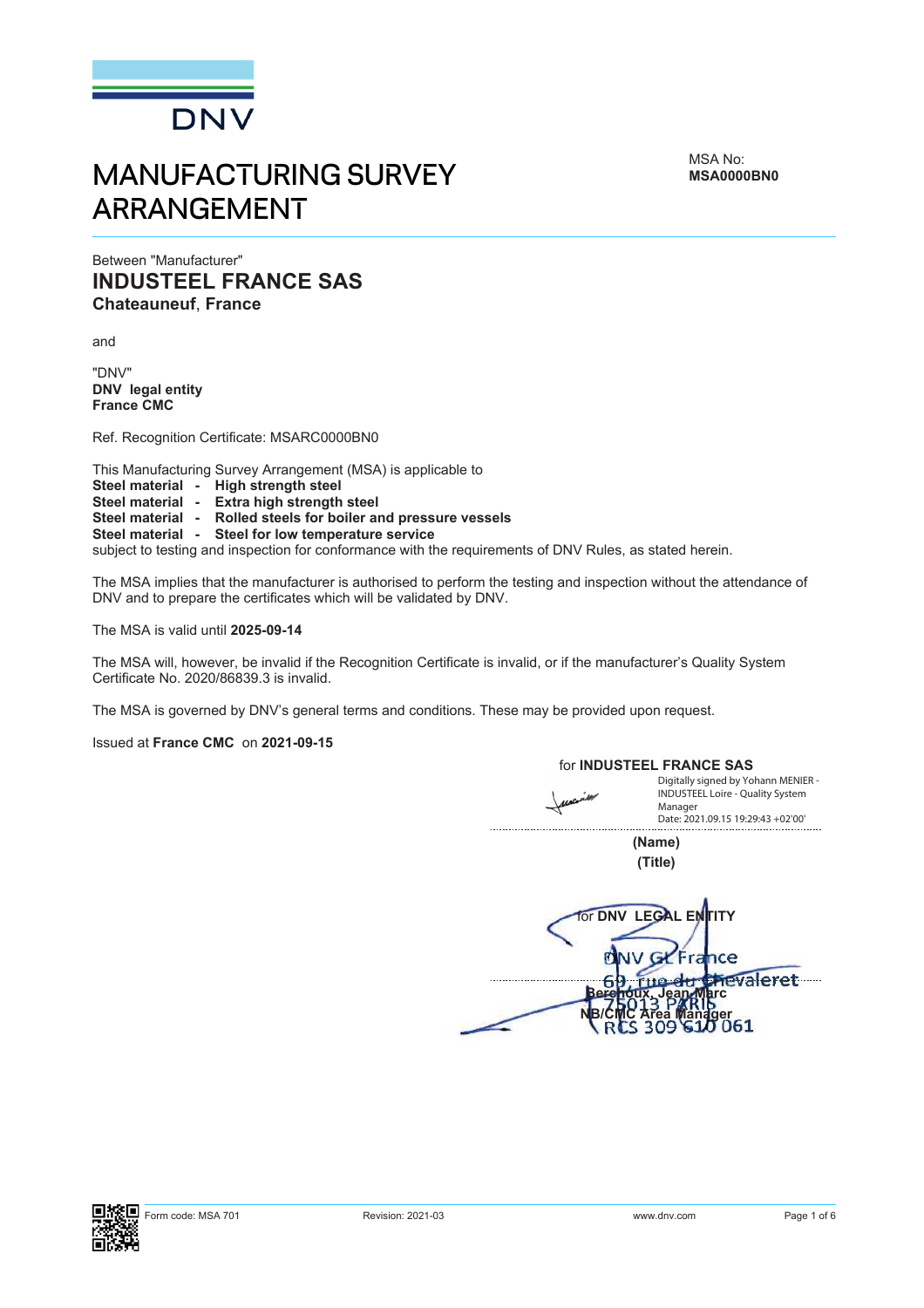

# **1. Scope of Work**

For the above mentioned product(s) to be certified for conformance with DNV Rules, the following conditions will come into force:

## **1.1 Reference Documents**

- I. DNV Rules for classification Ships
- DNV Offshore Standard(s) DNV-OS-B101-Metallic Materials
- II. Approval of Manufacturer Certificate No(s). AMMM00000XW rev 5<br>III. Ouality System Certificate (OSC) No. 2020/86839.3 issued by AEA
- III. Quality System Certificate (QSC) No. 2020/86839.3 issued by AFAQ-AFNOR Certification<br>IV. The Manufacturer's documented and accepted procedures for inspection and testing
- The Manufacturer's documented and accepted procedures for inspection and testing
	- Quality System Manual Industeel France ASME B&PV Code Section III NCA 3800 Ref: IND-MAQ-00 Ed 15
	- Procedure IL/SMQ/019 Management of orders under DNV inspection MSA application.
- V. MPQA audit report ref. MPQA-JMB-22

## **1.2 Approvals**

This MSA does not exempt the manufacturer from obtaining approval of new material grades or re-approval when a new manufacturing process or heat treatment process is introduced.

## **1.3 Testing and Inspection**

The verification of correct sampling of test specimen, mechanical testing and inspection are entrusted to the manufacturer on the basis of documented and accepted procedures and the use of qualified personnel familiar with the DNV Rules.

## **1.3.1 Qualification of Personnel**

Persons appointed by ArcelorMittal Industeel Chateauneuf as the manufacturer's responsible for

- correct verification shall be trained as follows:
- Knowledge of valid DNV Rules for the products
- Implementation of the procedures related with this MSA.

A statement from ArcelorMittal Industeel Chateauneuf that inspection personnel is qualified and experienced shall be in place.

Qualifications shall be followed and updated.

ArcelorMittal Industeel Chateauneuf shall maintain an up-to-date list of qualified personnel and holder of DNV stamps. Copy of the list as well as revisions shall be forwarded to DNV France when modified and will be reviewed during periodical audits.

## **1.4 Assessments performed by DNV**

Compliance with the conditions agreed in this MSA is subject to control and review by assessing as follows:

- a) Periodical assessments of the MSA function are to be made at 12 months intervals, based on a mutually agreed schedule.
- b) Project-specific assessments or unscheduled spot checks may be made to ensure compliance of the products with Rule requirements.

For this purpose DNV shall at all reasonable times be given access to the manufacturing plant and to the relevant manufacturing documents and records.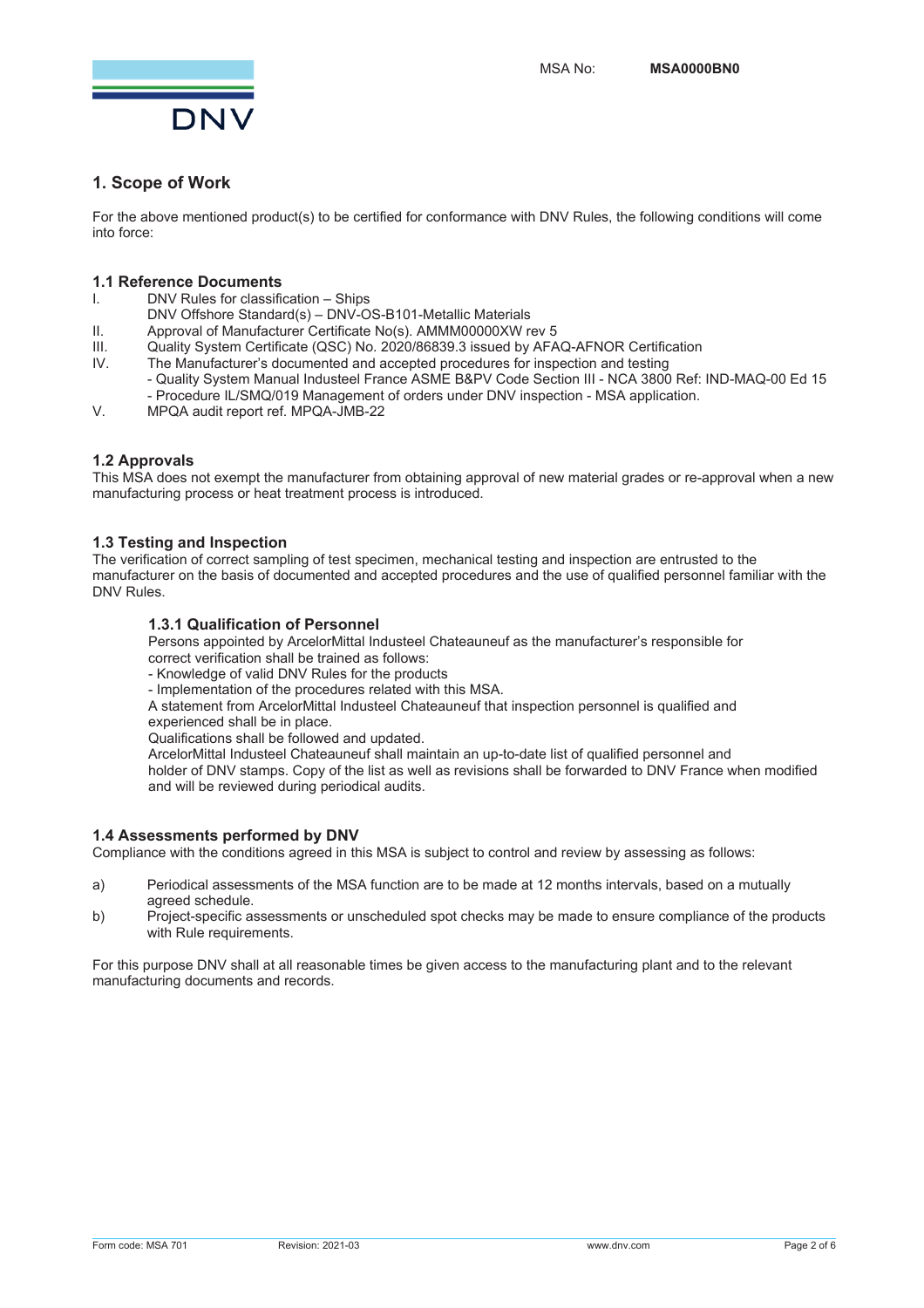

## **1.4.1 Agenda for the MSA assessments**

The agenda for the assessments will be proposed by DNV in the notification of the meeting.

The agenda may typically contain:

- a) Organisation, responsibilities and qualifications of relevant personnel.<br>b) The efficiency of the implementation of the MSA.
- The efficiency of the implementation of the MSA.
- c) Contractional procedures and instructions related to the MSA agreement.<br>
d) Manufacturing processes, inspection and testing.
- d) Manufacturing processes, inspection and testing.
- e) Test records.<br>f) Steel Materia
- 
- f) Steel Materials, properties and applications.<br>
g) Product marking and traceability and control<br>
h) Claims, question from clients and others. Product marking and traceability and control of non-conforming product.
- h) Claims, question from clients and others.<br>i) Review of possible problem areas raised
- i) Review of possible problem areas raised from previous MSA assessments.<br>i) Review of reports from Quality System Audits.
- $j$  Review of reports from Quality System Audits.<br>k) Information to be updated.
- $k$ ) Information to be updated.<br>I) Statistical results from testi
- $I$  Statistical results from testing.<br>
m) Review of the Quality System.
- $\begin{array}{ll}\n m \\
 m\n \end{array}$  Review of the Quality System Audit reports in connection with ISO QSC.<br>  $\begin{array}{ll}\n n \\
 m\n \end{array}$  News from DNV.
- News from DNV.

Any problems found should be handled as non-conformities in the QSC implemented corrective action system. Corrective actions will be re-assessed by DNV.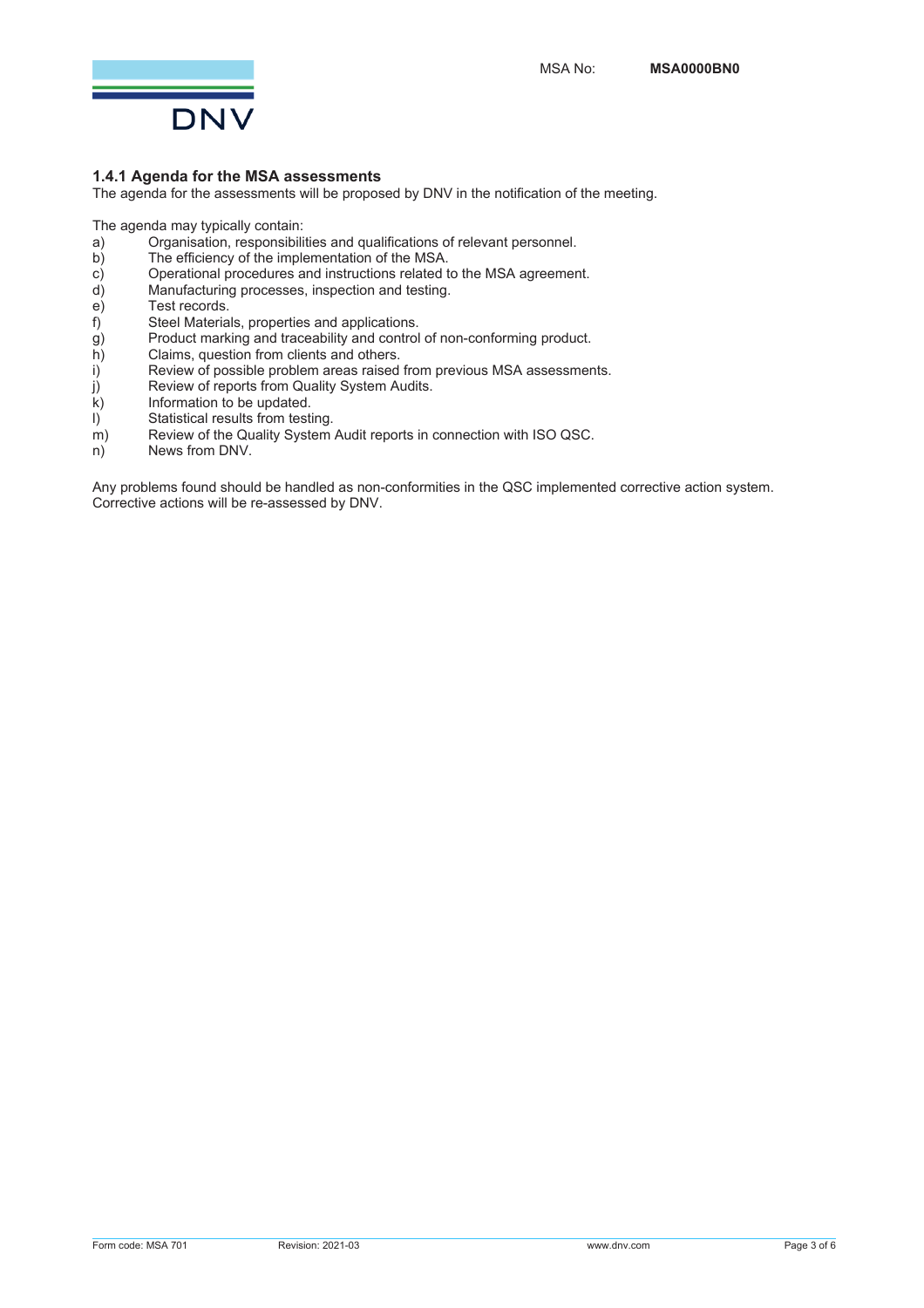

# **2. Reporting by manufacturer**

## **2.1 Manufacturing Records**

Records shall be made of the relevant manufacturing data and the results of all specified testing and inspection necessary for conformance to the Rules.

## **2.2 Works certificate**

For each product to be certified under this agreement, the manufacturer shall prepare a works certificate. The certificate shall:

- Reference to the applicable DNV Rules.
- Reference the MSA agreement no.
- Fulfil the requirements to a works certificate as per DNV Rules.
- Contain all relevant information as required by the DNV Rules.
- Under marking of the product state the DNV certificate no.

A copy of the works certificate is to be retained by the manufacturer as quality records and the retention period is to be as stated in the Quality System Manual.

By including the reference to this MSA agreement in the works certificate, the manufacturer is declaring full compliance with this MSA agreement.

## **2.3 Non-conformances**

The manufacturer is to report any deviation from the DNV Rules and this MSA and obtain DNV's written approval prior to dispatch of the product.

## **2.4 Information to DNV**

The manufacturer is to report any purchaser requirement, which may extend the scope defined in the DNV Rules. Any additional requirements outside of the DNV Rules are not covered by this MSA.

All customer complaints to products delivered under this MSA agreement shall be reported to the DNV local office. A procedure for reporting of customer complaints has to be established by the manufacturer and approved by DNV. It is up to DNV to decide if further involvement is necessary or not at that time. However, closing of customer complaints reported to DNV and corrective actions implemented by the manufacturer will be discussed under the MSA assessment.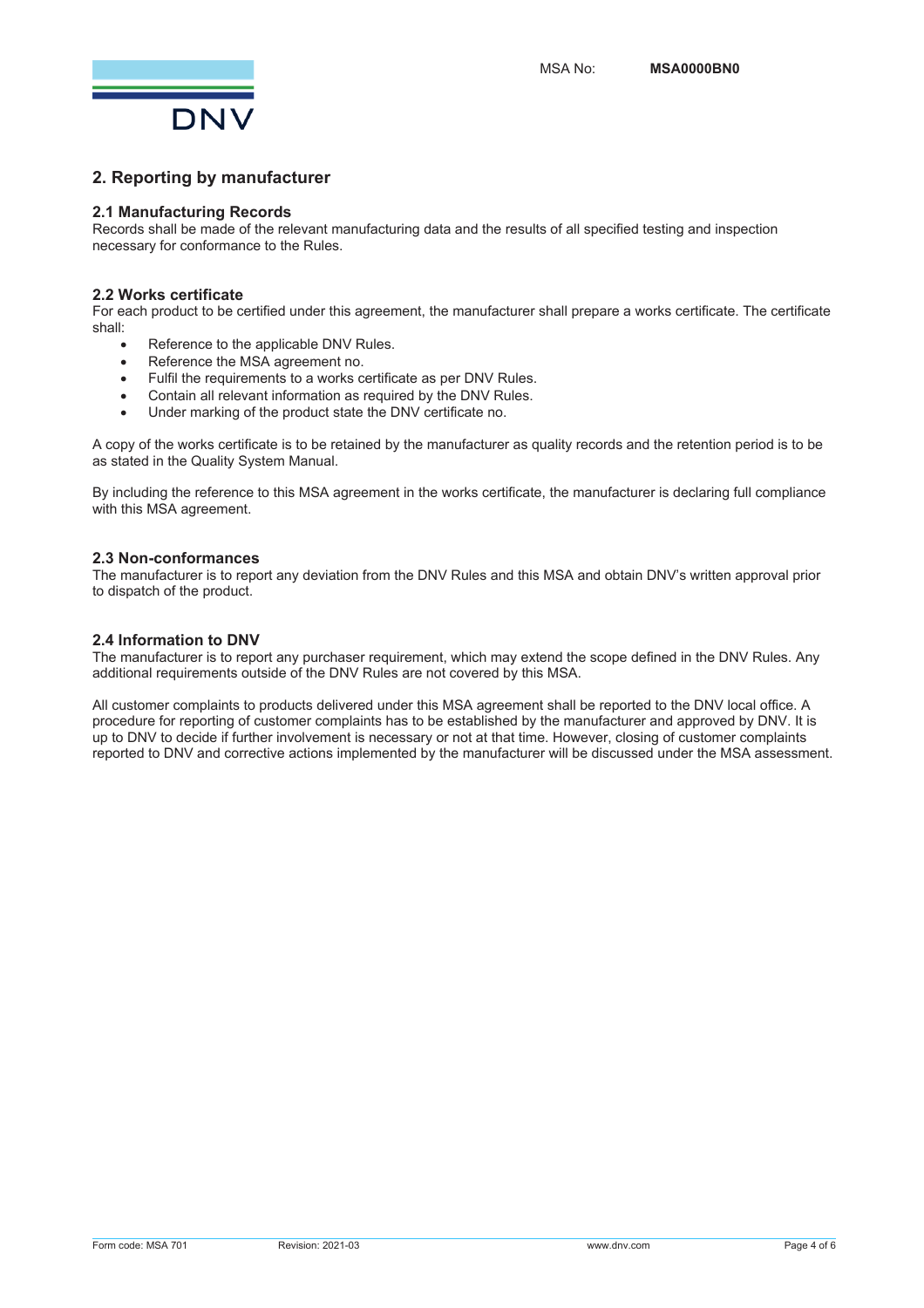

## **3. Reporting by DNV**

#### **3.1 Issuance of DNV certificates**

DNV will create a product certificate based on the manufacturer's works certificate. The digitally signed certificate will be sent to the manufacturer.

#### **3.2 Information to manufacturer**

DNV will inform the manufacturer of new or amended rules and regulations which would affect the arrangements authorised.

Reserved certificate numbers to be used for certification based on this MSA agreement will be communicated to the manufacturer.

#### **3.3 MSA assessments**

After each assessment a report will be prepared by DNV and distributed to the involved parties.

## **4. Marking for Identification**

#### **4.1 Marking**

Products which have been satisfactorily tested and inspected shall be marked as required by the DNV Rules. The product is further to be marked with the DNV certificate number and a NV-stamp furnished by DNV. Only those products covered by this arrangement are permitted to be marked with this stamp.

#### **4.2 Handling of the NV-stamp(s)**

The manufacturer's signer of the MSA agreement is kept responsible for the NV-stamp(s) provided to them as part of this agreement, and the stamp(s) shall only be used by authorised personnel.

The NV-stamp(s) must not be transferred to subsidiary companies belonging to the same group or any other third party.

A worn out or damaged NV-stamp is to be returned to DNV who will supply a new stamp.

The NV-stamp(s) shall be returned to DNV when the MSA agreement is invalid.

## **5. Monitoring and Administration of the MSA**

The DNV NB/CMC France Service Line is responsible for:

- 1) Follow up of the MSA through the periodical MSA assessments.
- 2) The regular contact with the manufacturer.<br>3) Review of works certificates.
- 3) Review of works certificates.<br>4) Issuing DNV certificates.
- 4) Issuing DNV certificates.<br>5) Invoicing
- Invoicing.

## **6. Fees and Payment Terms**

Certification fees will be charged in accordance with DNV's standard fees for manufacturers holding a certified QSC and having implemented a MSA or in accordance with special written agreements, to be updated annually.